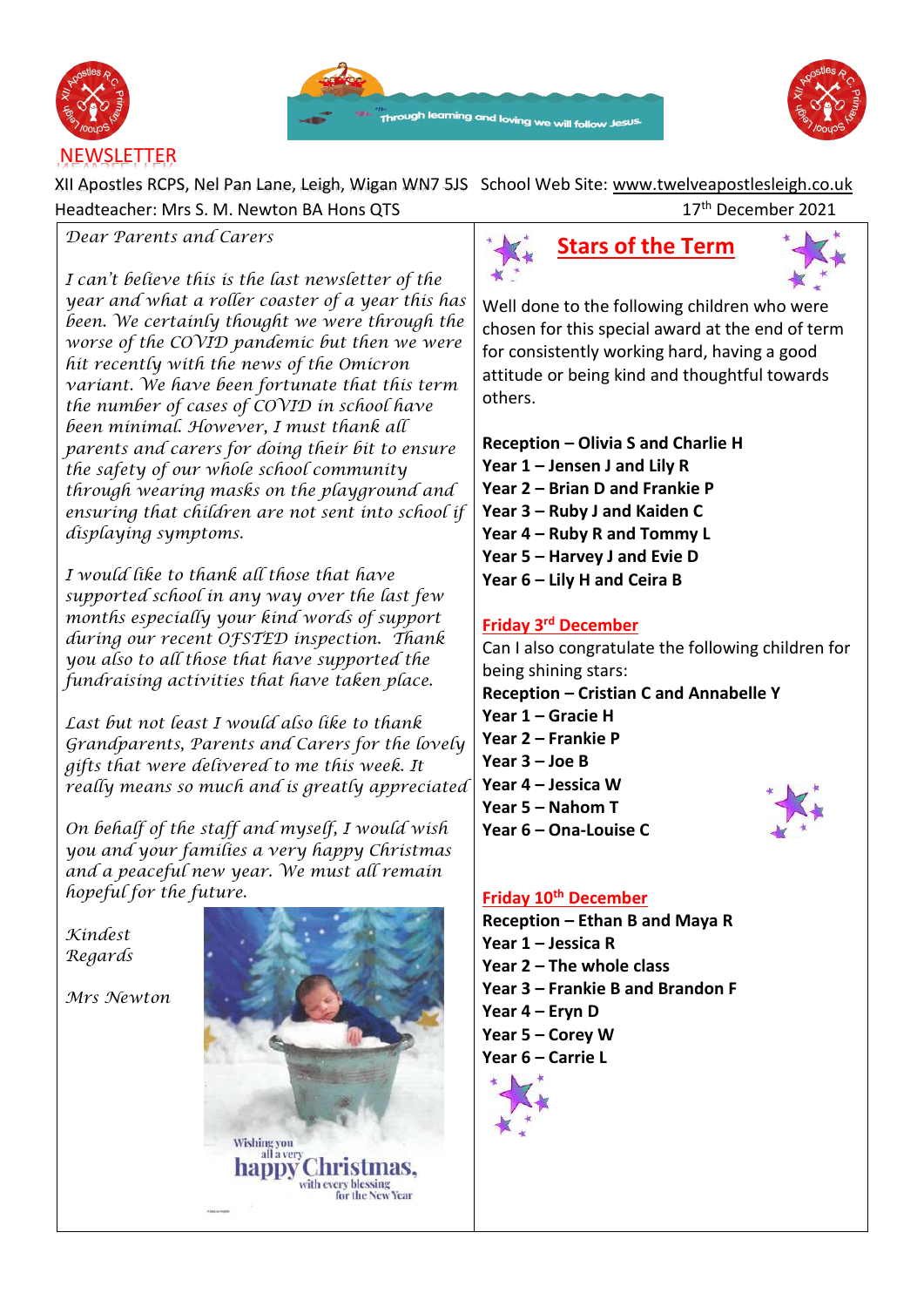## **Christmas Hamper Raffle**

Thank you to the friends of Twelve Apostles for giving their time to make these wonderful hampers and to all those that have bought tickets. Thanks to your support we raised £330.00.

The raffle was drawn during assembly on Wednesday 15<sup>th</sup> December and the winners are as follows: Ruby Rose, Eadie Rasburn, Olivia Slawny, Samuel Watt, Miss Gunning, William Macdonald, Jessica Rezaei, William Shackleton, Mason Goodwin, Mrs Kirrane, Miss Birchall, Pat Maw, Sophie Weatherilt, Isla Peers, Sara Martynkova, Niall Lloyd.



#### **Second Hand Toy Sale**

This was another popular event. The children were so excited. Again thanks to your support a total of £180.00 was raised for the friends of Twelve Apostles.

#### **Snowman Raffle**

The raffle has been drawn during assembly today and congratulations to Alfie Gunning.

Thank you once again for all your support, we raised £202.20.



## **Year 2 Christmas Performance: Prickly Hay a Musical Nativity**

Wow! This was such a joyous occasion and the children really lit up the stage with their enthusiasm and obvious pride in their performance. We were delighted that we were still able to go ahead with this due to the extremely low infection rate in school.

## **ATTENDANCE MATTERS**





## **Week Commencing: 29th November 2021**

| Reception | 96.72% Year 1 | 94.84% |
|-----------|---------------|--------|
| Year 2    | 94.92% Year 3 | 97.31% |
| Year 4    | 95.09% Year 5 | 92.33% |
| Year 6    | 95.92%        |        |

#### **Week Commencing: 6 th December 2021**

| Reception | 95.45% Year 1        | 96.65% |
|-----------|----------------------|--------|
| Year 2    | <b>97.35% Year 3</b> | 96.08% |
| Year 4    | 96.92% Year 5        | 96.55% |
| Year 6    | 96.95%               |        |
|           |                      |        |



**Year 3 and Year 2**

**Welcome Back Mrs Featherstone Year 2 Teacher** 

Mrs Featherstone will be returning from maternity leave in January and will once again be teaching in Year 2 on a job share basis. She will be teaching Monday, Tuesday and Wednesday and Mrs Evans will be teaching on Thursday and Friday thus ensuring continuity for the children. Mrs Featherstone has been into class this term to see the children and has been working closely with Mrs Evans to ensure a smooth transition when she returns.

We want to say a big thank you to Miss Hill who works in Year 2 on a Friday and has been covering maternity leave. However, it is not goodbye as we are delighted that she will continue to deliver the Year 2 tutoring programme.

#### **School Uniform, Trainers and Lunchboxes**

As the Christmas holidays approach parents may be considering buying their child new shoes or a new lunchbox.

Please can I remind parents once again about the school uniform policy**.** Children are not allowed to wear trainers to school unless it is PE, in which case, they should be plain without a logo.

Also children are not allowed to bring ruck sacks to school.

Lunchboxes should be wipe clean boxes and not bags.